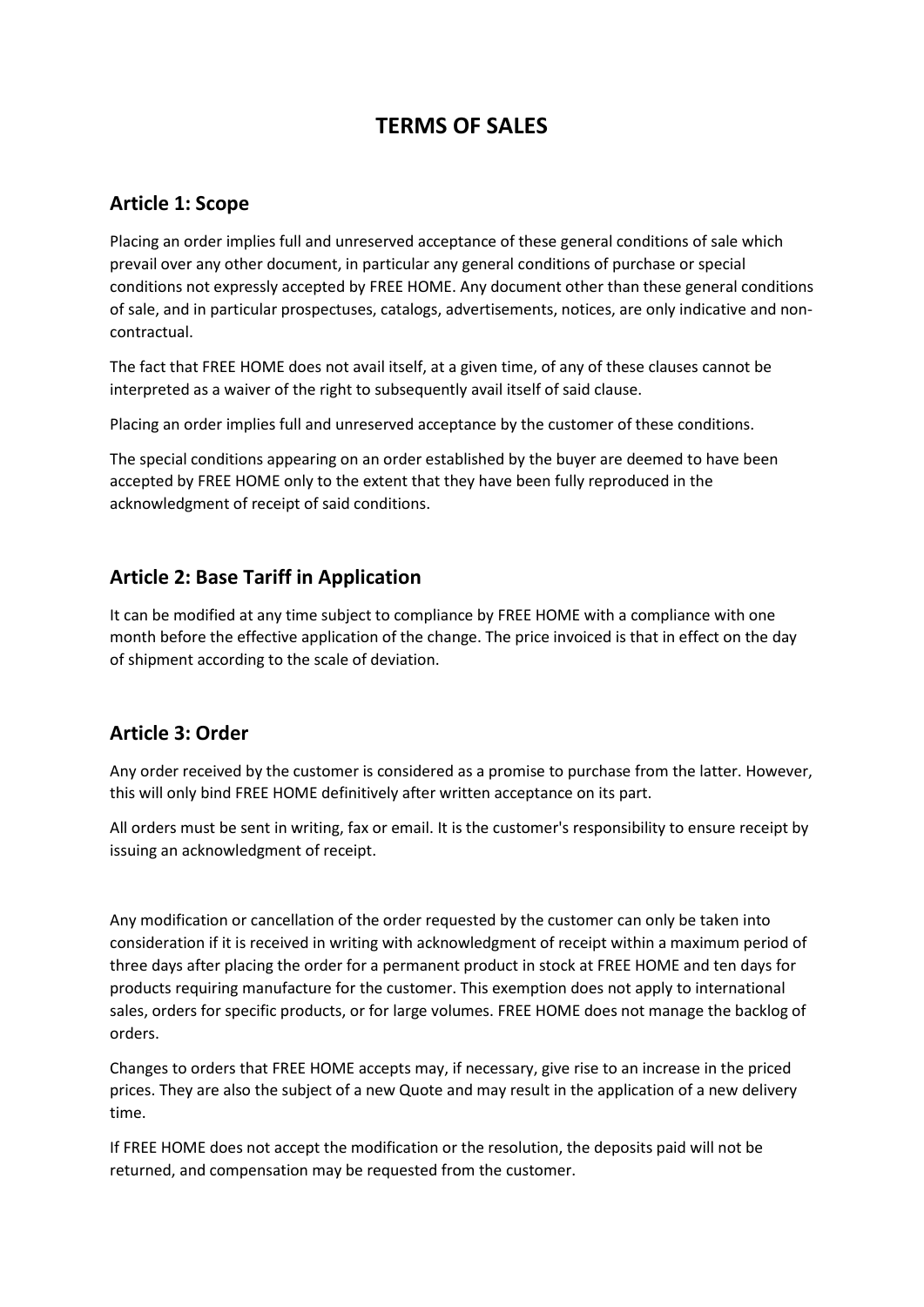Any order for large volumes such as, for example, promotional operations organized by customers must be the subject of the transmission by the customer of a purchase forecast by reference at least four months before shipment.

Any order accepted by FREE HOME takes into account that the customer presents sufficient financial guarantees so that he can pay the amounts due when due. Consequently, any change in the customer's financial guarantees gives FREE HOME the option of refusing an order, requiring the communication of the customer's accounting documents or the presentation of sufficient guarantees. Any deterioration in the customer's credit may justify the requirement of guarantees or cash payment before the execution of orders received. A refusal of coverage by credit insurance will be considered in particular as a reason justifying the taking of a guarantee or payment terms which are deviating from Article 12 hereof.

Any first order must be accompanied by references. In the absence of these, the shipment will be made against reimbursement and the customer will have to bear the cost of returning the money. In the event of special manufacture, according to the customer's instructions, the latter is solely responsible for any infringement of the rights of third parties and formally guarantees FREE HOME in this regard.

### **Article 4: Packing**

The taking into account of an order by FREE HOME is linked to compliance with the standard packaging appearing in the Base Price. FREE HOME reserves the right not to make delivery for any order outside the standard sizes. For customers who cannot comply with this constraint, FREE HOME will be obliged to invoice postage and repackaging costs after acceptance by the customer of a quote which will be communicated to him.

# **Article 5: delivery**

As soon as they leave the factory or warehouse, the goods always travel under the responsibility of the FREE HOME company. FREE HOME is authorized to make full or partial deliveries. Delivery is known as DAP (Delivered At Place) for containerized goods and CIF (Cost, Insurance and Fret) for non-containerized goods.

The starting point of deliveries is delayed until the actual payment of the amounts provided for this purpose. To avoid any litigation, the customer must on delivery, indicate on the transport slip, its commercial stamp, the signature and the name of the signatory. In the absence of provision by the customer of a monthly purchase forecast by reference, and of the joint realization of a study of the logistics flows to overcome the risks related to transport, the delivery times are indicative and without guarantee, their exceeding cannot give rise to damages, penalties, withholding, cancellation of orders in progress, or replacement by the customer. Delays in delivery do not entitle the buyer to cancel or refuse the goods.

FREE HOME also does not accept penalties for non-compliance with a service rate in the absence of the items referred to above.

However, if two months after the indicative delivery date, the product has still not been delivered, for any reason other than a case of force majeure, the sale may then be resolved at the request of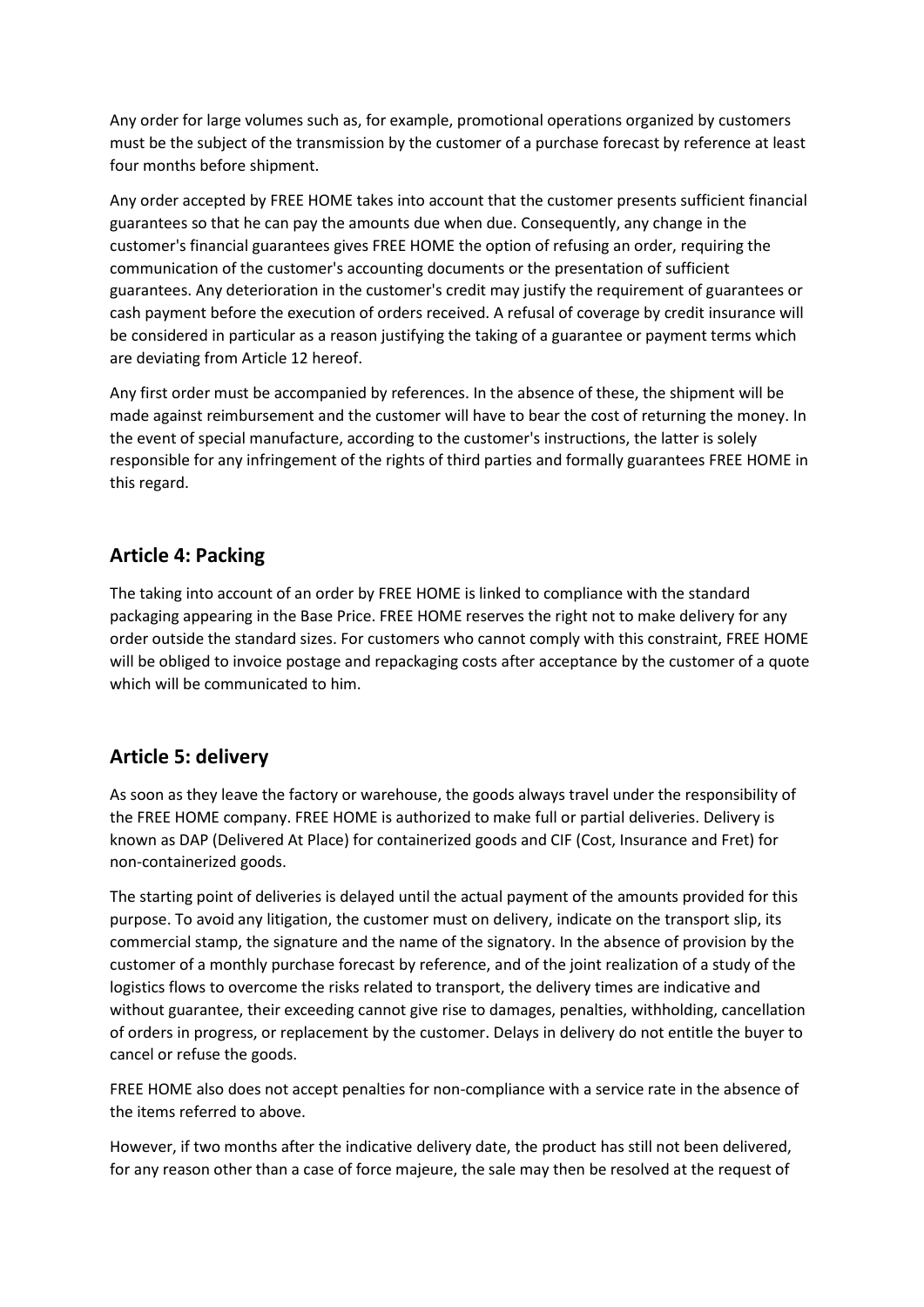one or the other of the parties, the customer may obtain restitution of his deposit to the exclusion of any other compensation or damage and interest.

The following are considered in particular as force majeure releasing FREE HOME from its obligation to deliver: war, riot, fire, flood, strikes, lock-out, accidents, the impossibility of being supplied, pandemics, etc.…

In any event, delivery can only take place if the customer is up to date in his obligations to FREE HOME, whatever the subject. Deliveries are made mainly by sea transit. Any exemption must be the subject of a written request from the customer, which may be subject to a price increase if the request is accepted by FREE HOME.

FREE HOME reserves the right to make any modification it deems useful to its catalog, products or presentation at any time, without any obligation to modify or take back products previously delivered or in the process of being ordered.

### **Article 6: Complaints**

In the event of damage to the delivered goods or missing parcels, it is the recipient's responsibility to directly exercise his recourse against the last carrier to which he must give discharge only after ensuring that the shipment is complete and in good condition, under the conditions and forms referred to in Article L133-3 of the Commercial Code, or of the CMR in the case of an international sale. A copy of the complaint must also be sent to FREE HOME.

In the event of apparent defects, missing products, non-conformity of the product delivered to the product ordered, any complaint must also be sent to FREE HOME by registered letter with acknowledgment of receipt with a copy sent to FREE HOME within three days for metropolitan sales, seven days for international sales following receipt of goods. Beyond this period, the goods will be considered accepted in their entirety without any qualitative or quantitative restriction. It will be up to the customer to provide any justification as to the reality of the anomalies or defects observed. The customer must leave FREE HOME any facility to establish these defects and to remedy them, he will refrain from intervening himself or involving a third party for this purpose. Any other procedure will be considered by FREE HOME as inadmissible.

In the event of a defect or non-conformity of the products delivered, duly noted by FREE HOME, the customer may obtain a free replacement, with the exclusion of any compensation or damages.

# **Article 7: Guarantee**

FREE HOME certifies that the products it sells comply with French and / or community standards and regulations in force on the date hereof and are manufactured in compliance with human and children's rights, and social legislation in force in the countries of production. The products are guaranteed against any manufacturing defect or malfunction not apparent during the initial sale, excluding wear parts and models intended for exhibition (not guaranteed), for a period of ten years on structural elements and two years. on the equipment, subject to the conditions and limitations set out below.

For professional customers, it is expressly agreed that it is the invoice date of the product that will mark the starting point of the guarantee (the invoice accompanied by the delivery receipt as proof).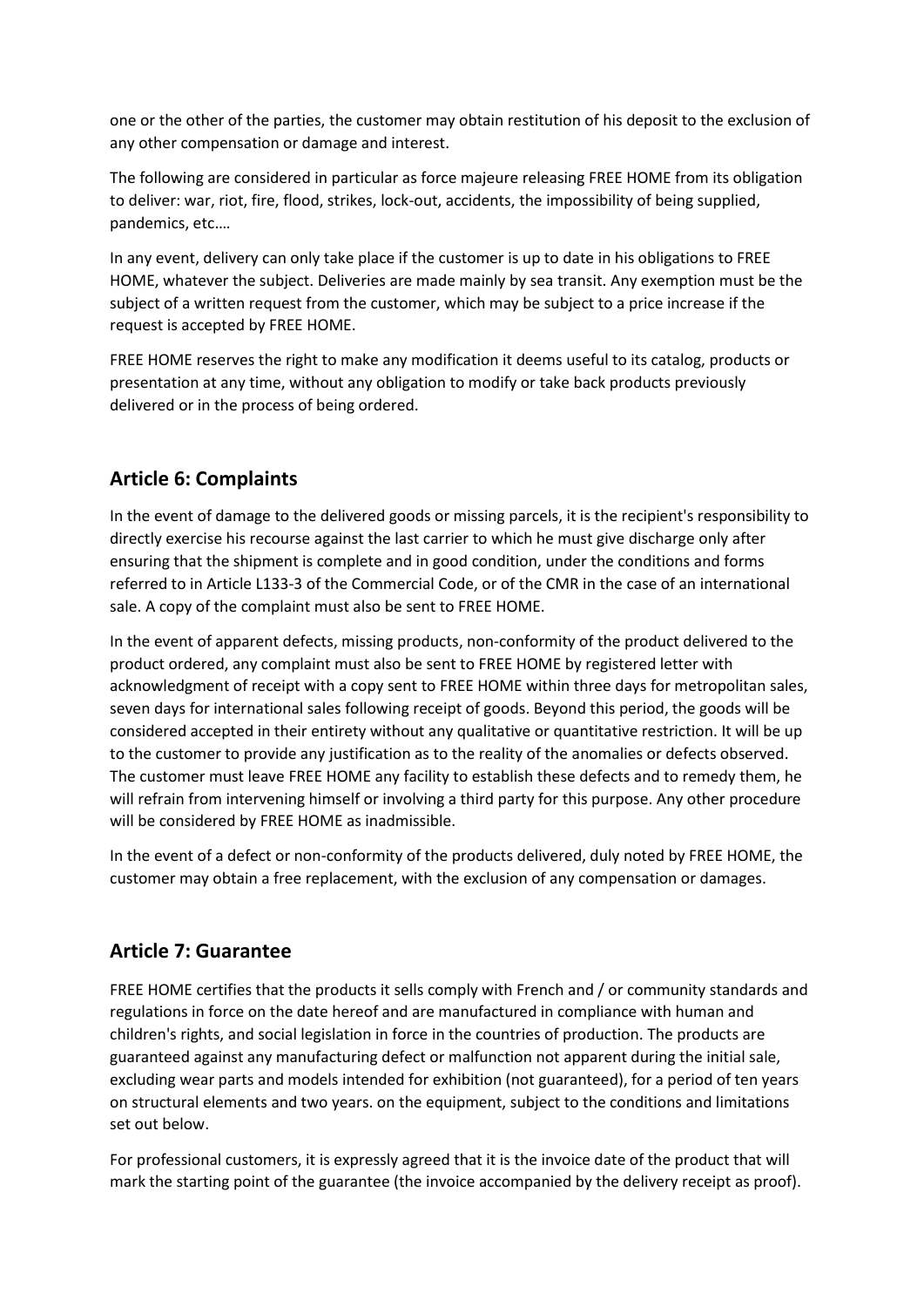The warranty is limited to the repair or replacement by an identical part of the part (s) recognized as defective or responsible for the malfunction. Under no circumstances may it be claimed: labor costs, travel costs, damages, in particular for loss of use or other. The responsibility of FREE HOME cannot be called into question, and the guarantee engaged, in the event of abnormal use of the product, such as in particular: non-compliant or poorly adapted installation; poor maintenance by the user; exterior elements such as, negligence in handling; accidents and shocks, deterioration by foreign bodies; modification of the original product; damage caused during a transport operation; damage caused during a modification operation (non-exhaustive list). It is the customer's responsibility to ensure, prior to ordering, that the FREE HOME product complies with the use he wishes to make of it in view of the characteristics and instructions of the product which have been communicated to him.

Any supply of spare parts outside the warranty period will be invoiced for said parts and related shipping costs.

FREE HOME guarantees the customer against any claim or claim from third parties in connection with its products, in particular safety, quality, intellectual and industrial property rights. The guarantee is only applicable after conviction and exhaustion of legal remedies and / or transactional agreement ratified by FREE HOME. The warranty does not cover indirect, commercial, business interruption, or other image damage.

Unless expressly agreed, FREE HOME does not assume the consequences of a product recall or withdrawal operation, when this is carried out at the sole initiative of the customer. Only recall operations carried out at the request of FREE HOME itself or an administrative authority will be paid for by FREE HOME in agreement with the customer, without any additional compensation.

In general, FREE HOME's liability is strictly limited to the obligation to replace or repair nonconforming merchandise, excluding any damages.

# **Article 8: Return of Goods**

No return can be made without the prior agreement of FREE HOME. Any merchandise returned without the written consent of FREE HOME will be refused. In the event of an accepted return, the costs of transport and restocking are the responsibility of the buyer. Returned goods must be in their original packaging, and show no signs of use or installation.

#### **Article 9: Price, Payment terms, Deadlines**

Prices are net, departure, except for special markings which may be subject to a price increase. However, in order to take into account any price fluctuations between the date of signature of the estimate and the balance of the payment for periods exceeding 30 days, a price readjustment may be made on the basis of the USD / EUR rate in force at the date when payments will be made. Any price change will be the subject of prior information to customers, at least 30 days before its implementation. International deliveries or deliveries to warehouses or to customers in the industry division may be subject to special provisions.

All payments must be made by card or bank transfer in favor of FREE HOME. Contractual deadlines must be scrupulously respected, vacation periods cannot under any circumstances be used as a pretext for postponing the deadline.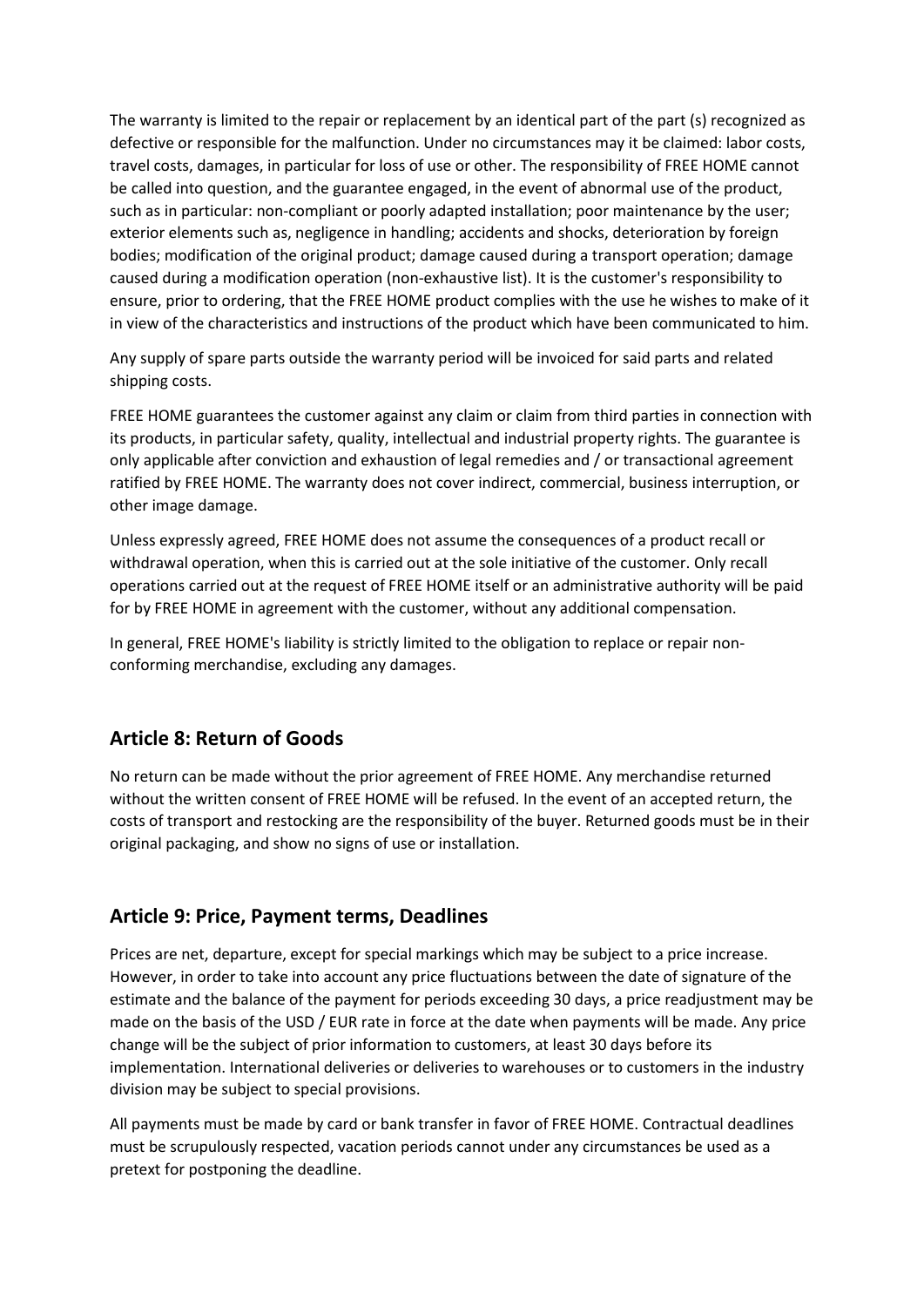Promissory notes are not accepted.

Payment means the actual receipt by FREE HOME of the sums due by the customer.

### **Article 10: Penalties for late payment**

In the event of non-payment of a single due date or of late payment, the customer is liable for a penalty automatically calculated by application to all the sums remaining due, an interest rate equal to the rate of interest applied by the European Central Bank to its most recent refinancing operation increased by 7 percentage points. Such interest shall accrue from the due date until paid. The sums due under this order, or other orders, delivered or in the course of delivery, become immediately payable, without prior notice. By express agreement and unless a postponement requested in time and granted by FREE HOME, failure to pay for the goods on the due date will result;

- the immediate payability of any sum remaining due, whatever the method of payment provided (by draft accepted or not)

- the immediate cancellation of any previous settlement agreement and the return to cash on delivery or cash without discount in either case.

- The suspension and immediate payment of those remaining to be recovered

In addition, FREE HOME may suspend all pending orders without prejudice to any other action. Subsequent orders can only be started after payment of a manufacturing deposit. In any case, even in the event of a dispute, payments may not be suspended or be the subject of any compensation without the prior written consent of FREE HOME. Any partial payment will be charged first to the non-privileged part of the debt, then to the sums of which the oldest is due. FREE HOME does not accept any compensation of debts, with the exception of cases of legal compensation referred to in the Civil Code.

#### **Article 11: Invoicing**

An invoice is established when ordering as well as when the goods leave. These invoices will include all legal notices, and in particular the price reductions acquired on the date of the sale and directly related to this sales transaction, excluding any discounts not provided for on the invoice. Any discount or commercial cooperation agreement based on the calculation basis of the turnover achieved by FREE HOME with the customer, will relate to the turnover invoiced and collected by FREE HOME after deduction of assets, transport costs, deposits of balance sheet and possible unpaid bills.

Any commercial cooperation agreement signed between the customer and FREE HOME will be subject to invoicing based on reciprocity of deadlines. Said invoices shall be payable within the same time limits and conditions as those applicable for payment for the goods.

The client, a service provider under the commercial cooperation agreement, also certifies that the services will comply with the Commercial Code and undertakes to justify this on first request.

#### **Article 12: Retention of title**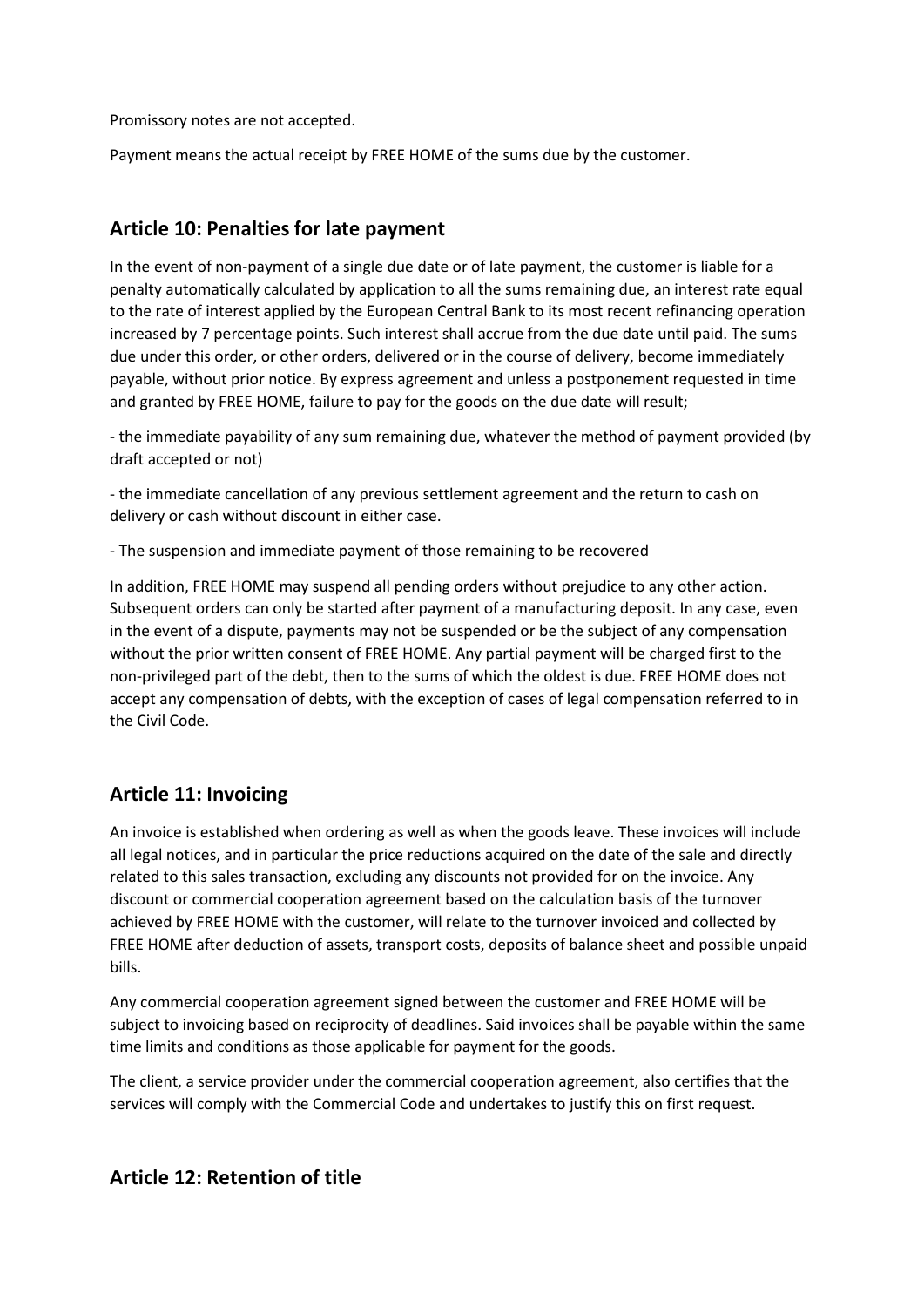The transfer of ownership of the products is suspended until full payment of the price thereof by the customer in principal and accessories, even in the event of the granting of payment terms. Any clause to the contrary, in particular inserted in the customer's general purchasing conditions, is deemed unwritten in accordance with Article L621-122 of the Commercial Code.

It is however understood that the simple delivery of a debt instrument, an obligation to pay, draft or other, does not constitute a payment within the meaning of this clause, the original claim of the seller on the buyer substituting with all the guarantees attached thereto, including retention of title until such commercial paper has actually been paid.

By express agreement, FREE HOME may exercise the rights it holds under this retention of title clause, for any of its claims, on all of its products in the possession of the customer, the latter being conventionally presumed to be those unpaid, and FREE HOME may take them back or claim them as compensation for any unpaid invoices, without prejudice to its right to cancel sales in progress. The customer is authorized to resell the products as part of the normal operation of his establishment without claiming to be the manufacturer.

This resale authorization is automatically withdrawn in the event of receivership or compulsory liquidation. In the event that such a procedure is opened, the customer agrees to inform FREE HOME by registered letter within 15 days of the declaration of cessation of payments.

This clause does not prevent the risks of the goods from being transferred to the buyer as soon as they leave the factory or warehouse, the said buyer then assuming the responsibility of depositary and custodian of said goods until full payment of the price. Payment of the price is understood to mean actual collection. In the absence of payment on the due date, the contract will be automatically terminated, if FREE HOME sees fit, on simple formal notice by an extrajudicial act or registered letter, which has no effect, and the goods returned without delay.

The down payments will remain acquired by FREE HOME and will be set off, successively on the difference in market value of the goods taken back, then on the other unpaid debts of FREE HOME. The balance will be allocated to FREE HOME as compensation. As the transfer of risk takes place immediately, the purchaser must insure the goods for any risk, including those of fortuitous events or force majeure. The purchaser and his insurer waive in advance any recourse against FREE HOME. In the event of garnishment, or any other intervention by a third party on the goods, the buyer must inform the seller without delay in order to allow him to object and to preserve his rights. The purchaser shall also refrain from pledging or assigning as security the ownership of the goods.

#### **Article 13: Intellectual and Industrial Property**

All technical or commercial documents, sales support tools, in particular sales and merchandising concepts, remain the exclusive property of FREE HOME, the sole holder of the intellectual and industrial property rights on these elements, which must be returned to it at first request. The client undertakes to assume its conservation with due care, assuming as such, the responsibility of custodian and custodian.

The customer also undertakes not to make any use of these elements, which could infringe the rights or the image of FREE HOME.